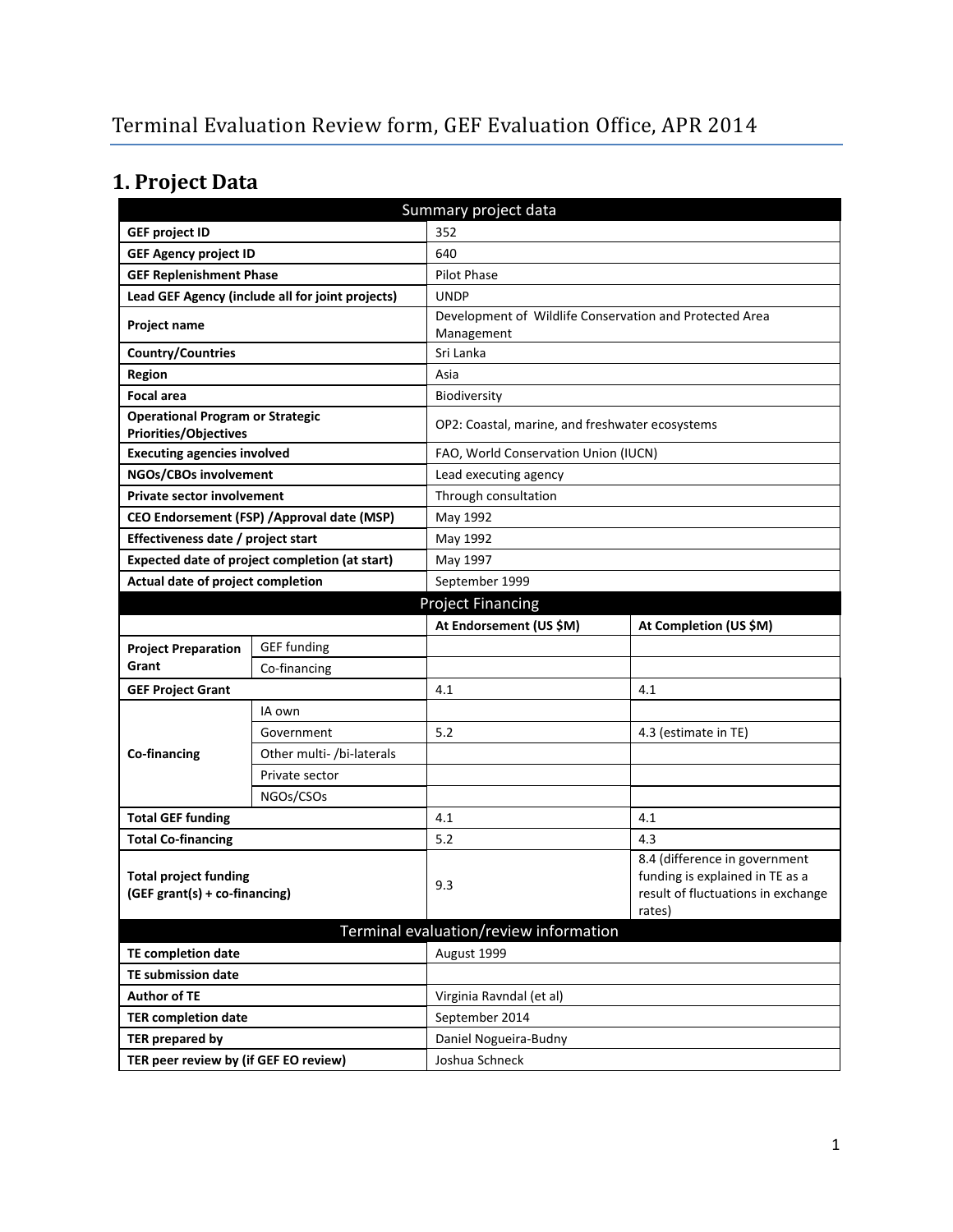| <b>Criteria</b>                                  | <b>Final PIR</b> | <b>IA Terminal</b><br><b>Evaluation</b> | <b>IA Evaluation</b><br><b>Office Review</b> | <b>GEF EO Review</b> |
|--------------------------------------------------|------------------|-----------------------------------------|----------------------------------------------|----------------------|
| <b>Project Outcomes</b>                          | HS               | N/R                                     | N/R                                          | <b>MS</b>            |
| <b>Sustainability of Outcomes</b>                | N/A              | N/R                                     | N/R                                          | MU                   |
| <b>M&amp;E Design</b>                            | N/A              | N/R                                     | N/R                                          | MS                   |
| <b>M&amp;E</b> Implementation                    | N/A              | N/R                                     | N/R                                          | MU                   |
| <b>Quality of Implementation</b>                 | N/A              | N/R                                     | N/R                                          | MS                   |
| <b>Quality of Execution</b>                      | N/A              | N/R                                     | N/R                                          | MU                   |
| <b>Quality of the Terminal Evaluation Report</b> | ۰                |                                         |                                              | MS                   |

### **2. Summary of Project Ratings**

### **3. Project Objectives**

#### 3.1 Global Environmental Objectives of the project:

As stated in the Project Document (PD), the project's Global Environmental Objectives are to protect Sri Lanka's wet and coastal zone ecosystems by establishing at least six new protected areas, as well as raise awareness of the goals and objectives of wildlife conservation and protected area management. Furthermore, related objectives include conducting research studies on wildlife species and ecosystems in and around protected areas in order to discover new methods of dealing with a variety of problems and issues within protected areas, including compensation to farmers, removal of crop-raiding animals, and *ex situ* conservation.

3.2 Development Objectives of the project:

This project's Development Objectives are: to conserve the biodiversity of Sri Lanka in representative terrestrial, freshwater, and coastal marine ecosystems; manage the wildlife resources of Sri Lanka in a sustainable manner to benefit present and future generations of Sri Lanka and of the global community; and enhance the contribution of the wildlife conservation and protected area management sector to national socioeconomic development. The project has two immediate objectives:

- 1. Raise the scientific and technical capacity of the Department of Wildlife Conservation (DWLC) for the establishment and management of protected areas (PA) and the communication of their role in the socioeconomic development of the nation to the people
- 2. Develop a capacity for the systematic assessment and management of human-elephant conflict (HEC) and formulate a strategy for integrated *in-situ* and *ex-situ* efforts to conserve the Sri Lankan elephant

3.3 Were there any **changes** in the Global Environmental Objectives, Development Objectives, or other activities during implementation?

There were **no** changes in GEOs or DOs during implementation.

### **4. GEF EO assessment of Outcomes and Sustainability**

Please refer to the GEF Terminal Evaluation Review Guidelines for detail on the criteria for ratings.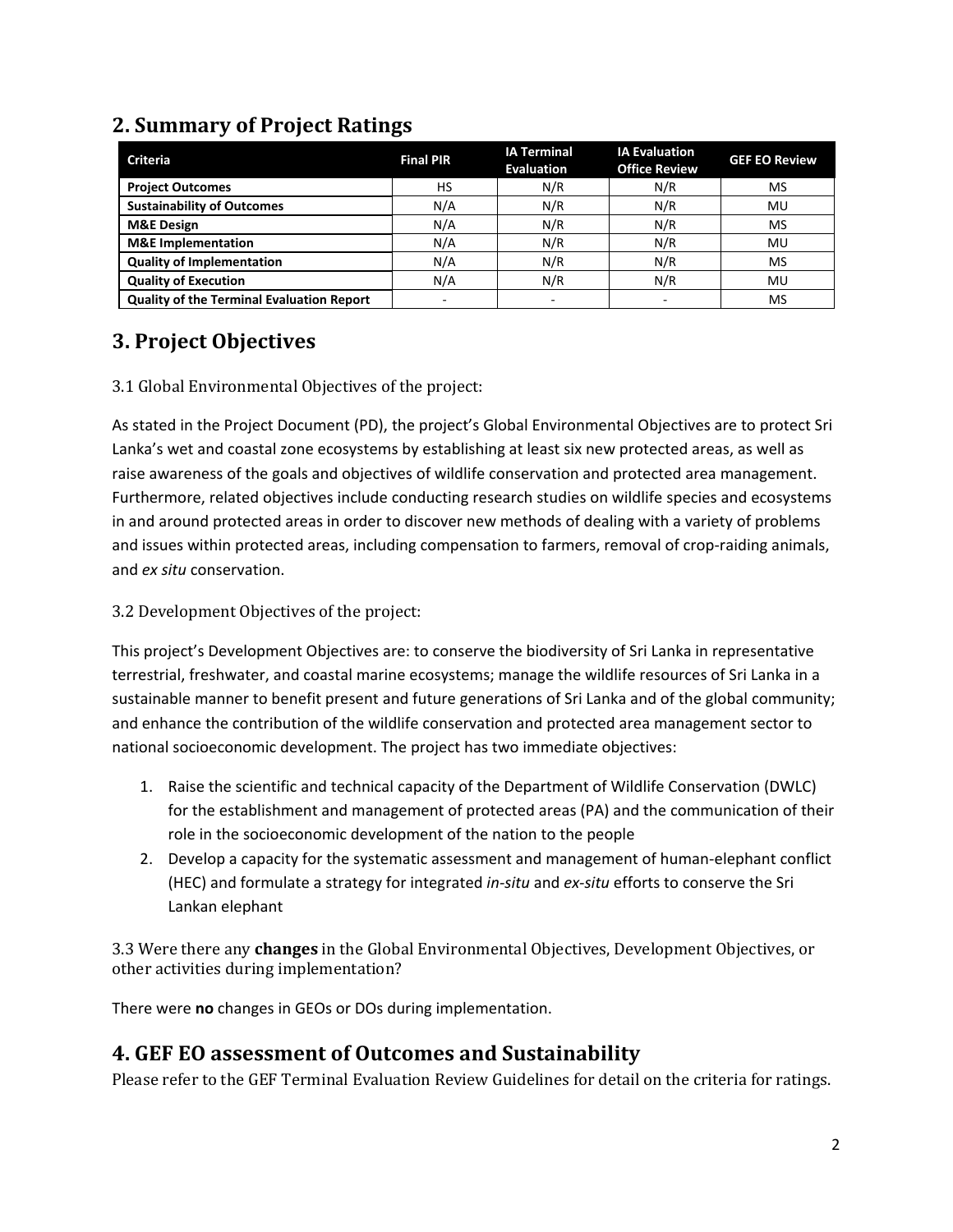Relevance can receive either a Satisfactory or Unsatisfactory rating. For Effectiveness and Cost efficiency, a six point rating scale is used (Highly Satisfactory to Highly Unsatisfactory), or Unable to Assess. Sustainability ratings are assessed on a four-point scale: Likely=no or negligible risk; Moderately Likely=low risk; Moderately Unlikely=substantial risks; Unlikely=high risk. In assessing a Sustainability rating please note if, and to what degree, sustainability of project outcomes is threatened by financial, sociopolitical, institutional/governance, or environmental factors.

Please justify ratings in the space below each box.

| 4.1 Relevance | Rating: Satisfactory |
|---------------|----------------------|
|---------------|----------------------|

The project was relevant to both the GEF and National priorities at the time of approval. In terms of GEF priorities, the project's objectives are in-line with those of GEF Operational Program 2: Coastal, marine, and freshwater ecosystems, which seeks to protect the globally significant biodiversity present in these ecosystems. Sri Lanka's unique geological formation has led it to house considerable biological diversity, occupying a unique regional and global niche. In terms of National priorities, certain critical wildlife habitats, as well as remnants of important ecosystems, such as mangroves and coral reefs, occur outside of Sri Lanka's sizeable protected area network. Biodiversity conservation meshes with the Sri Lanka National Conservation Strategy, which argues that preservation of genetic diversity is required for the domestication and improvement of crop plants and farm animals, and that the sustainable utilization of species and ecosystems are of immediate and potential importance to human well-being (cf. PD, pp 3- 4). This project helps Sri Lanka address the insufficient scientific and technical capacity to plan and manage its protected areas, as well as develop a systematic approach to assessing and resolving conflicts between wildlife conservation / protected area management and alternative forms of land and resource use.

| <b>4.2 Effectiveness</b> | Rating: Satisfactory |
|--------------------------|----------------------|
|--------------------------|----------------------|

Project effectiveness is rated as satisfactory since the project largely succeeded in achieving its stated immediate objectives. Achievements and challenges under the two immediate objectives are as follows:

- *1. Raise the scientific and technical capacity of the DWLC for the establishment and management of PAs and the communication of their role in the socioeconomic development of the nation, to the people* – Project succeeded in adding 260 staff to formerly understaffed DWLC, created much needed new posts at DWLC, and trained almost 90 percent of wildlife guards, range assistants, rangers, and assistant directors (totaling 477 people). Also, project developed management plans for Sri Lanka's most important PAs, covering 45 percent of total area under DWLC jurisdiction. Overall, this objective's achievements exceeded project expectations.
- 2. *Develop a capacity for the systematic assessment and management of HEC and formulate a strategy for integrated* in-situ *and* ex-situ *efforts to conserve the Sri Lankan elephant* – An HEC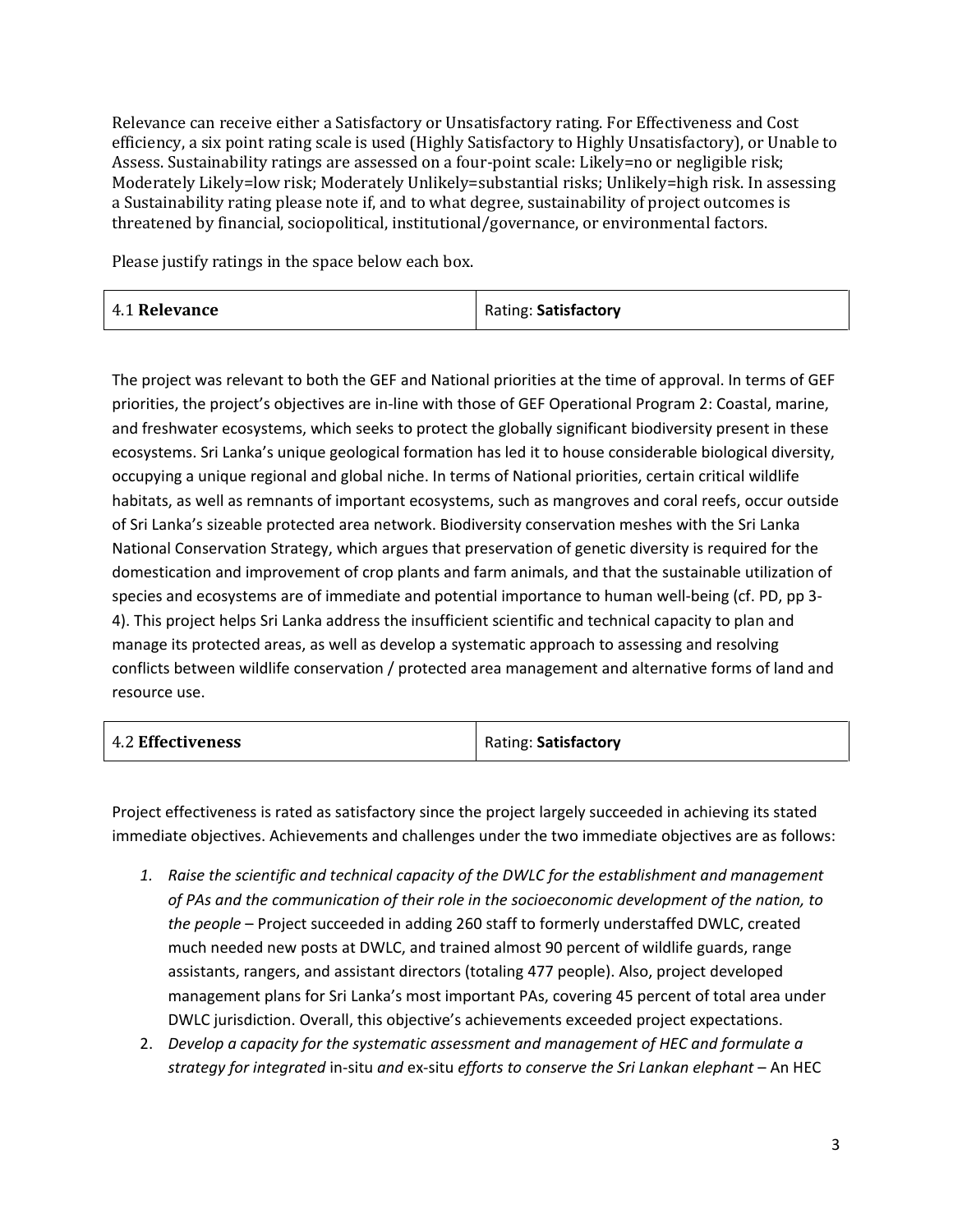study technique was established, studies were conducted at three sites, and national-level plans for long-term conservation of elephant populations, as well as HEC mitigation, were developed.

The real failure of the project, according to the Terminal Evaluation (TE), was its inability to convince the DWLC to engage in much-needed institutional reforms. Failure to institutionally restructure it, which would have decentralized and empowered the Department, was a critical constraint to more effective management of both the PAs and HEC. However, as institutional reform is not one of the immediate project objectives, this failure did not affect project's effectiveness score.

Project's efficiency was moderately unsatisfactory due to questionable expenditures, inappropriate use of counterpart funds, delays in funding disbursements, and unreasonable bureaucratic obstacles preventing adequate use of project funding, all suggesting that more money than necessary was spent on the project. Inappropriate institutional structure and budgetary laws hampered DWLC's efficiency: DWLC returned 18 percent of its budget to the Treasury in 1998, while DWLC staff in beat stations (the smallest management unit of a PA) slept on the floor, were issued only three (vehicle?) batteries for the entire year, and had no field knives for clearing brush while on control, due to obstacles in budget formats. Additionally, expenditures greater than approximately US\$71 had to be approved directly by the DWLC Director himself (cf. pp i, 3-4). Furthermore, TE noted mismanagement in the use of project funds relating to the Elephant Transit Home (ETH). While the mid-term evaluation specifically recommended that no GEF funds be spent on the Home – in part due to the exceptionally high mortality rate of elephants taken there – it continued to receive substantial GEF counterpart funding (TE, p 15). TE also notes ongoing criticism of ETH in media (it was alleged that baby elephants were taken from their parents and then illegally gifted) and remarks that its elevated status within the DWLC is widely out of proportion to the insignificant role it plays in both biodiversity and elephant conservation. TE notes other cases of cases of inappropriately used counterpart funds.

- a) *Environmental sustainability* (**U/A**) TE provides insufficient information to provide a rating on environmental risks to sustainability.
- b) *Financial sustainability* (**MU**) Tentative interest in future, related projects has already been expressed by several donors, including the Asian Development Bank and the WB/GEF, according to the TE. However, TE readily admits that project design did not take into account financial sustainability. DWLC is completely dependent on outside resources to fund staff training and spends almost all of its funds allocated to PAs on infrastructure development.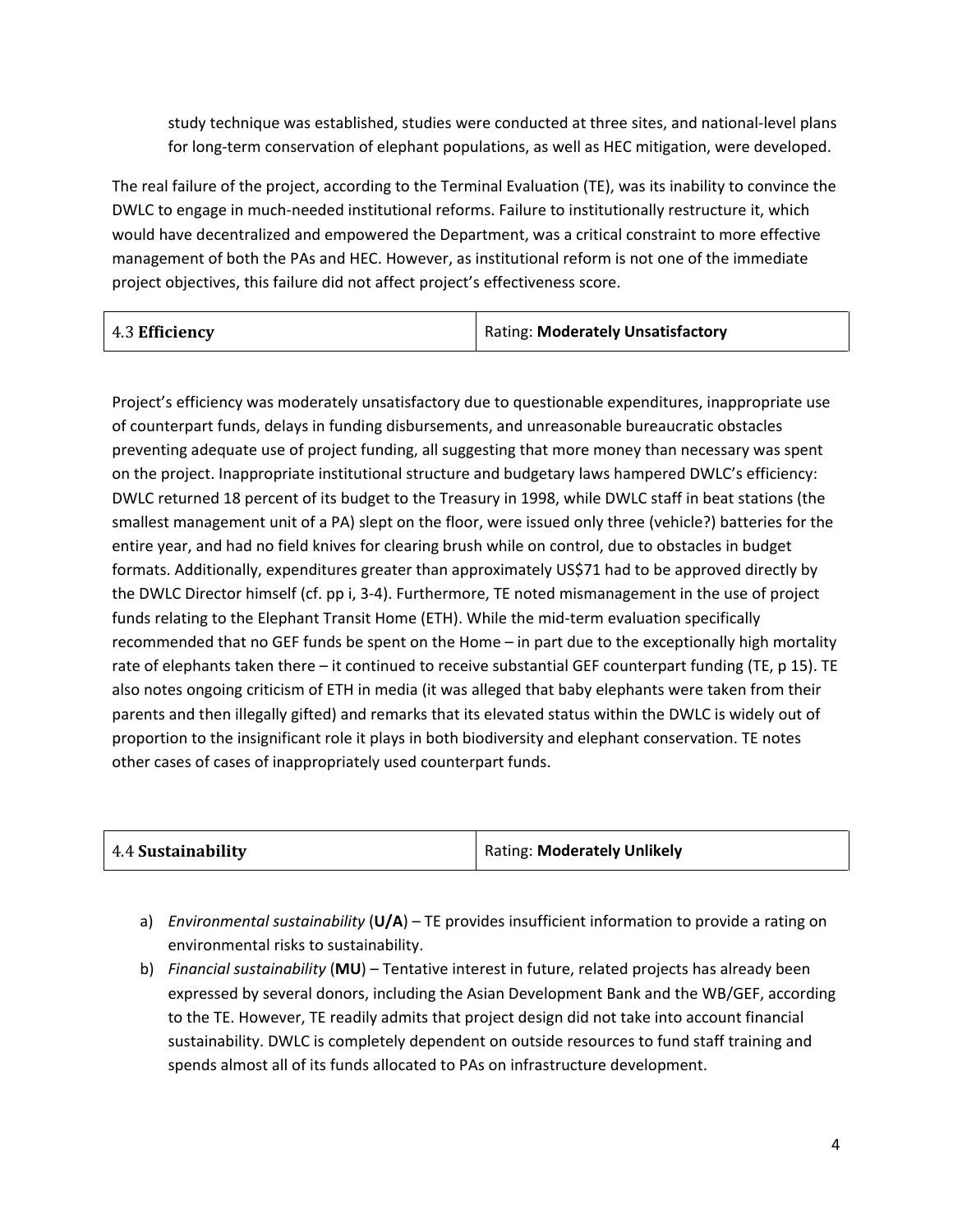- c) *Institutional sustainability* (**MU**) DWLC remains poorly structured and in desperate need of restructuring, undermining the institutional sustainability of the project, which rests on the proper functioning of the DWLC. TE suggests that any future GEF support should be contingent upon restructuring, ensuring adequate leadership, and instituting process mechanisms that allow for proper planning, budgeting and implementation of PA management activities. However, given intransigence at highest levels of DWLC, coupled with the fact that a recent restructuring may have even worsened the situation, its ability to conserve biodiversity is called into question.
- d) *Socio-Political sustainability* (**MU**) TE notes that a small number of individuals from the highest levels of the DWLC have not been in favor of the project and have even been antagonistic to it, raising serious questions about whether the DWLC will, once the project ends, continue projectinitiated activities (cf. pp viii, 3).

#### **5. Processes and factors affecting attainment of project outcomes**

5.1 Co-financing. To what extent was the reported co-financing essential to the achievement of GEF objectives? If there was a difference in the level of expected co-financing and actual co-financing, then what were the reasons for it? Did the extent of materialization of co-financing affect project's outcomes and/or sustainability? If so, in what ways and through what causal linkages?

Co-financing from the Government of Sri Lanka – totaling over 50 percent of the project's budget –was essential to the achievement of GEF objectives. It should be noted, however, that disbursement of the Government's contribution was minimal until these funds were brought under project control, in 1997. Furthermore, the government audit report for 1998 points out unsatisfactory utilization of government counterpart funds; it also highlights non-compliance with government financial regulations, accounting deficiencies, and lack of proper evidence for purchases, such as vouchers (TE, p 17).

5.2 Project extensions and/or delays. If there were delays in project implementation and completion, then what were the reasons for it? Did the delay affect the project's outcomes and/or sustainability? If so, in what ways and through what causal linkages?

Project experienced no significant extensions in implementation. Initially, significant delays occurred, in part due to the fact that first CTA recruited by FAO was not up to the job, according to the TE. Project completion was delayed two years, although TE does not explain reasons for this delay. It is plausible that the reason for the delay was the late disbursement of Government of Sri Lanka's contribution to project (see response to 5.1).

5.3 Country ownership. Assess the extent to which country ownership has affected project outcomes and sustainability? Describe the ways in which it affected outcomes and sustainability, highlighting the causal links:

Country ownership of the broader issue is high; however, ownership of the project appears to have been low. The Government of Sri Lanka had made improvements in its capacity to conserve biodiversity a key objective in the years prior to the project, as seen in the upgrading of the DWLC from a C-grade department to an A-grade one, as well as a 10-fold increase in its annual capital budgetary allocation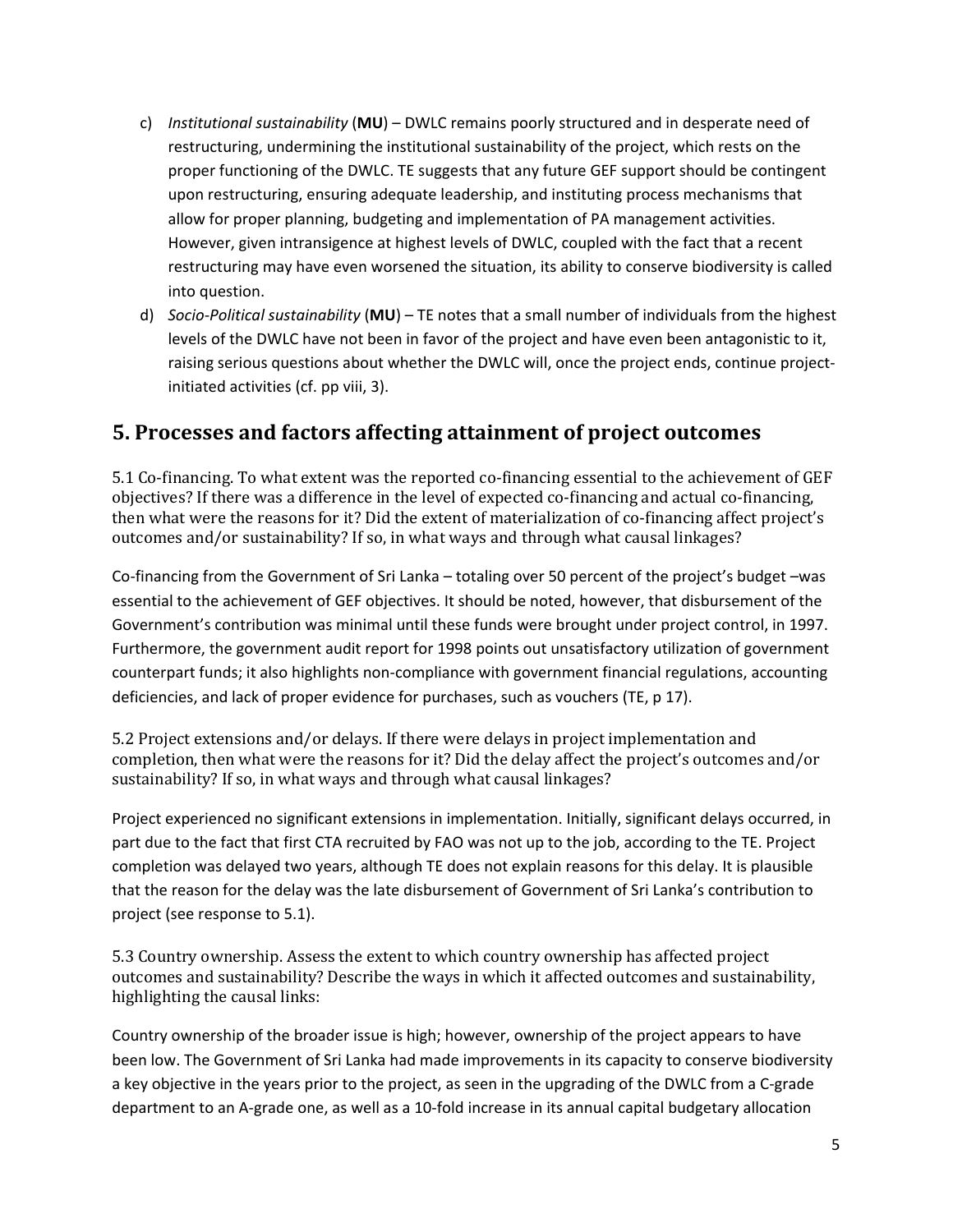between 1989 and 1992 (cf. PD, p 14). However, a dearth of interest, direction and leadership at the highest levels in the DWLC has undermined the ability of the project to have a meaningful impact; furthermore, a small number of individuals in the DWLC have exerted an actively negative influence on the project's impact (TE, p i, viii).

#### **6. Assessment of project's Monitoring and Evaluation system**

Ratings are assessed on a six point scale: Highly Satisfactory=no shortcomings in this M&E component; Satisfactory=minor shortcomings in this M&E component; Moderately Satisfactory=moderate shortcomings in this M&E component; Moderately Unsatisfactory=significant shortcomings in this M&E component; Unsatisfactory=major shortcomings in this M&E component; Highly Unsatisfactory=there were no project M&E systems.

Please justify ratings in the space below each box.

| Rating: Moderately Satisfactory<br>6.1 M&E Design at entry |  |  |
|------------------------------------------------------------|--|--|
|------------------------------------------------------------|--|--|

PD stipulates that a tripartite review by representative of the government, implementing agencies, and UNDP will take place at least once every 12 months. Furthermore, the national project director is charged with preparing and submitting to each review meeting a Project Performance Evaluation Report (PPER); additional PPERs may be requested, if necessary, during the project. Furthermore, the project was to be evaluated 24 months after the start of full implementation. While such activities were put into place, no impact-oriented indicators for gauging the project's success were stipulated. The detailed list of outputs and activities (PD, pp 15-23), however, includes achievement indicators and detailed targets with which one could use to gauge whether or not the project was on track to achieve its intended objectives.

| 6.2 M&E Implementation | Rating: Moderately Unsatisfactory |
|------------------------|-----------------------------------|
|------------------------|-----------------------------------|

According to the PIR, the Annual Project Report, six Tripartite Reviews, Mid-Term Evaluation, and Final Evaluation took place. Impact-oriented indicators were not provided to employ monitoring and evaluation of project and project staff made no effort to engage in good record keeping to see, for example, whether the number of reported conflicts between humans and elephants was decreasing, or whether the number of DWLC staff able to recognize and eradicate exotic plans was increasing.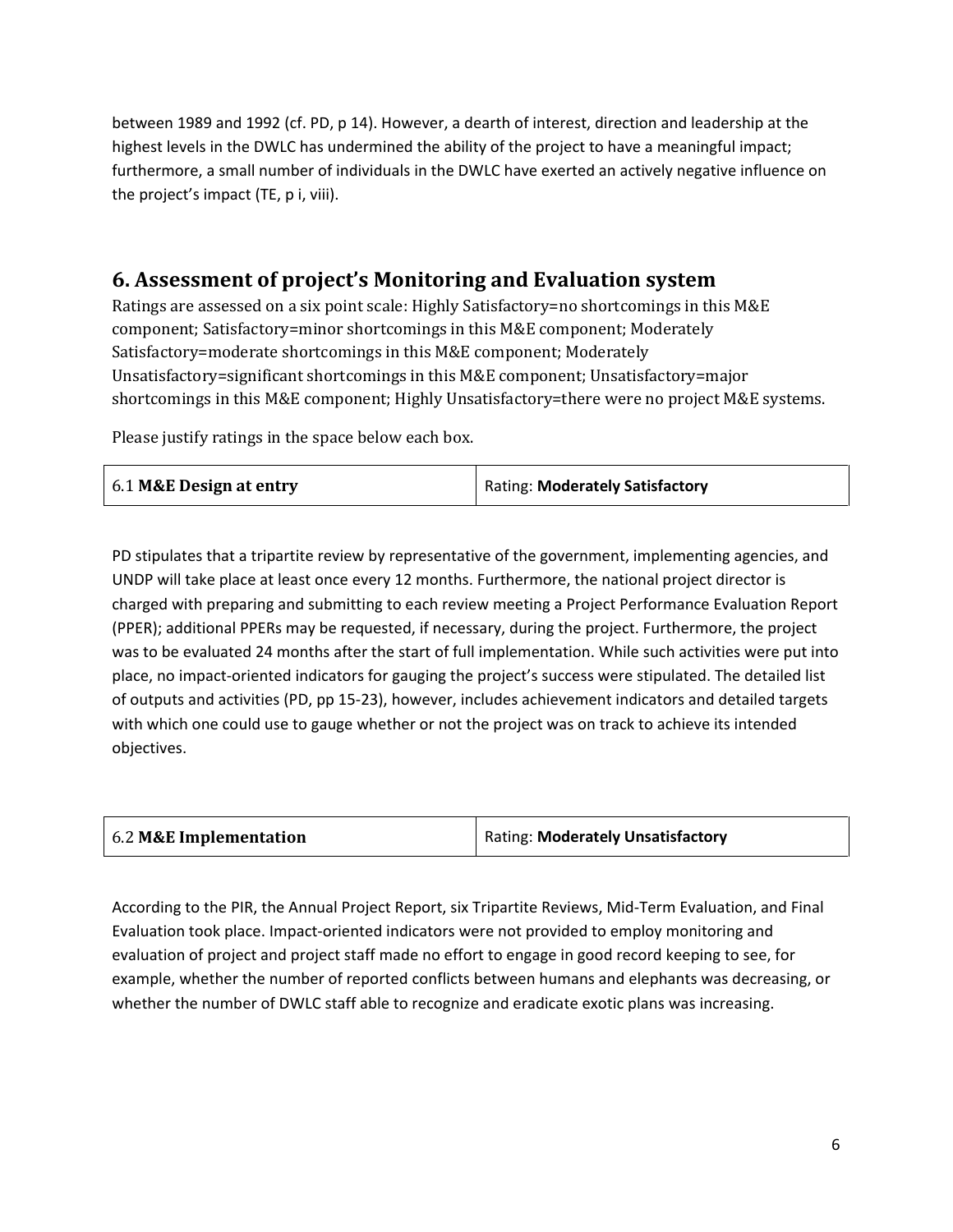### **7. Assessment of project implementation and execution**

Quality of Implementation includes the quality of project design, as well as the quality of supervision and assistance provided by implementing agency(s) to execution agencies throughout project implementation. Quality of Execution covers the effectiveness of the executing agency(s) in performing its roles and responsibilities. In both instances, the focus is upon factors that are largely within the control of the respective implementing and executing agency(s). A six point rating scale is used (Highly Satisfactory to Highly Unsatisfactory), or Unable to Assess.

Please justify ratings in the space below each box.

| 7.1 Quality of Project Implementation | Rating: Moderately Satisfactory |
|---------------------------------------|---------------------------------|
|                                       |                                 |

The quality of project implementation is rated moderately satisfactory, for, while the quality of project design is unsatisfactory, the quality of supervision and assistance provided by the UNDP was satisfactory.. According to the TE, sustainability was not taken into account in the project design: not enough emphasis was placed on mechanisms to promote the sustainability of project-initiated and supported activities following project completion. Second, design should have 1) stipulated clear benchmarks throughout the project life, and identified clear consequences for not achieving these benchmarks, and 2) identified tangible indicators of success related to on-the-ground PA management, and closely monitored these indicators (TE, pp vii-viii). The TE rates UNDP's support as excellent (cf. p 18). The UNDP-hired Program Assistant was deemed very competent and crucial to the success of the project, and the UNDP stepped in to rectify at least one major failure of the implementing agency: recruiting a CTA in time for his essential participation in the final project evaluation (p 18).

| 7.2 Quality of Project Execution | Rating: Moderately Unsatisfactory |
|----------------------------------|-----------------------------------|
|----------------------------------|-----------------------------------|

Quality of project execution was deemed moderately unsatisfactory. While FAO successfully staffed the project, it did not fulfil its role of providing technical backstopping for the project. It successfully recruited 14 international consultants, most of whom were well qualified for their duties; however, there were delays with at least four of them and several experienced unreasonable delays in payment. The original CTA was not up to the job and, partly because of him, significant delays were experienced (to be fair, the replacement CTA, who was recruited by FAO, was excellent and demonstrated rare talent and expertise in overseeing the project, according to the TE). In terms of ensuring project execution, "Very little or no feedback has been received from FAO on technical reports, progress reports or management plans, even though FAO itself has insisted that they review all such reports. In fact, only two comments on technical reports were made by FAO, both from FAO/Rome, and there were time delays associated with these. Nine PA plans and numerous technical reports submitted long ago remain to be reviewed by FAO" (TE, p 18). It should be noted that DWLC staff frequently complained about the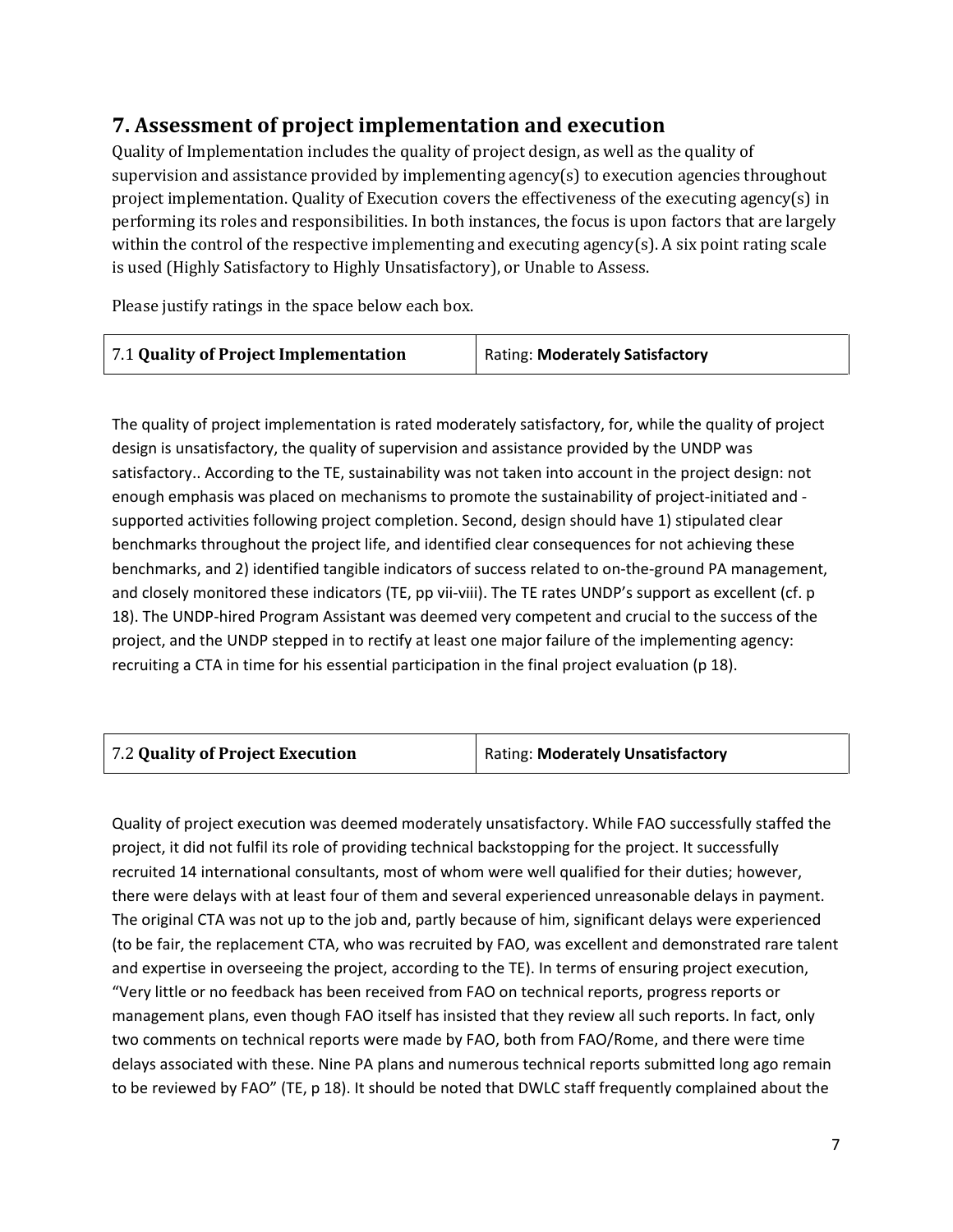existing Administrative Rules and Financial Rules, which constrained their ability to spend funds allocated to them, leading to poor project implementation; however, TE notes that Forest Department, working under the same rules, readily and easily found mechanisms for working effectively with these rules. TE does not explain why it could not help DWLC overcome these hurdles, given negative effect they on project execution.

#### **8. Assessment of Project Impacts**

*Note - In instances where information on any impact related topic is not provided in the terminal evaluations, the reviewer should indicate in the relevant sections below that this is indeed the case and identify the information gaps. When providing information on topics related to impact, please cite the page number of the terminal evaluation from where the information is sourced.* 

8.1 Environmental Change. Describe the changes in environmental stress and environmental status that occurred by the end of the project. Include both quantitative and qualitative changes documented, sources of information for these changes, and how project activities contributed to or hindered these changes. Also include how contextual factors have contributed to or hindered these changes.

Given the long-term time frame of biodiversity conservation, the project was never intended to produce immediate results and, as such, no changes in environmental stress or status occurred by the time of TE writing (four months prior to termination of project).

8.2 Socioeconomic change. Describe any changes in human well-being (income, education, health, community relationships, etc.) that occurred by the end of the project. Include both quantitative and qualitative changes documented, sources of information for these changes, and how project activities contributed to or hindered these changes. Also include how contextual factors have contributed to or hindered these changes.

ICR did not mention any socioeconomic changes that had occurred by the time of TE writing (four months prior to termination of project).

8.3 Capacity and governance changes. Describe notable changes in capacities and governance that can lead to large-scale action (both mass and legislative) bringing about positive environmental change. "Capacities" include awareness, knowledge, skills, infrastructure, and environmental monitoring systems, among others. "Governance" refers to decision-making processes, structures and systems, including access to and use of information, and thus would include laws, administrative bodies, trust-building and conflict resolution processes, information-sharing systems, etc. Indicate how project activities contributed to/ hindered these changes, as well as how contextual factors have influenced these changes.

a) *Capacities* – The capacity of the DWLC to manage protected areas has been enhanced as a direct result of the project. Project has created a critical mass of technically qualified staff and has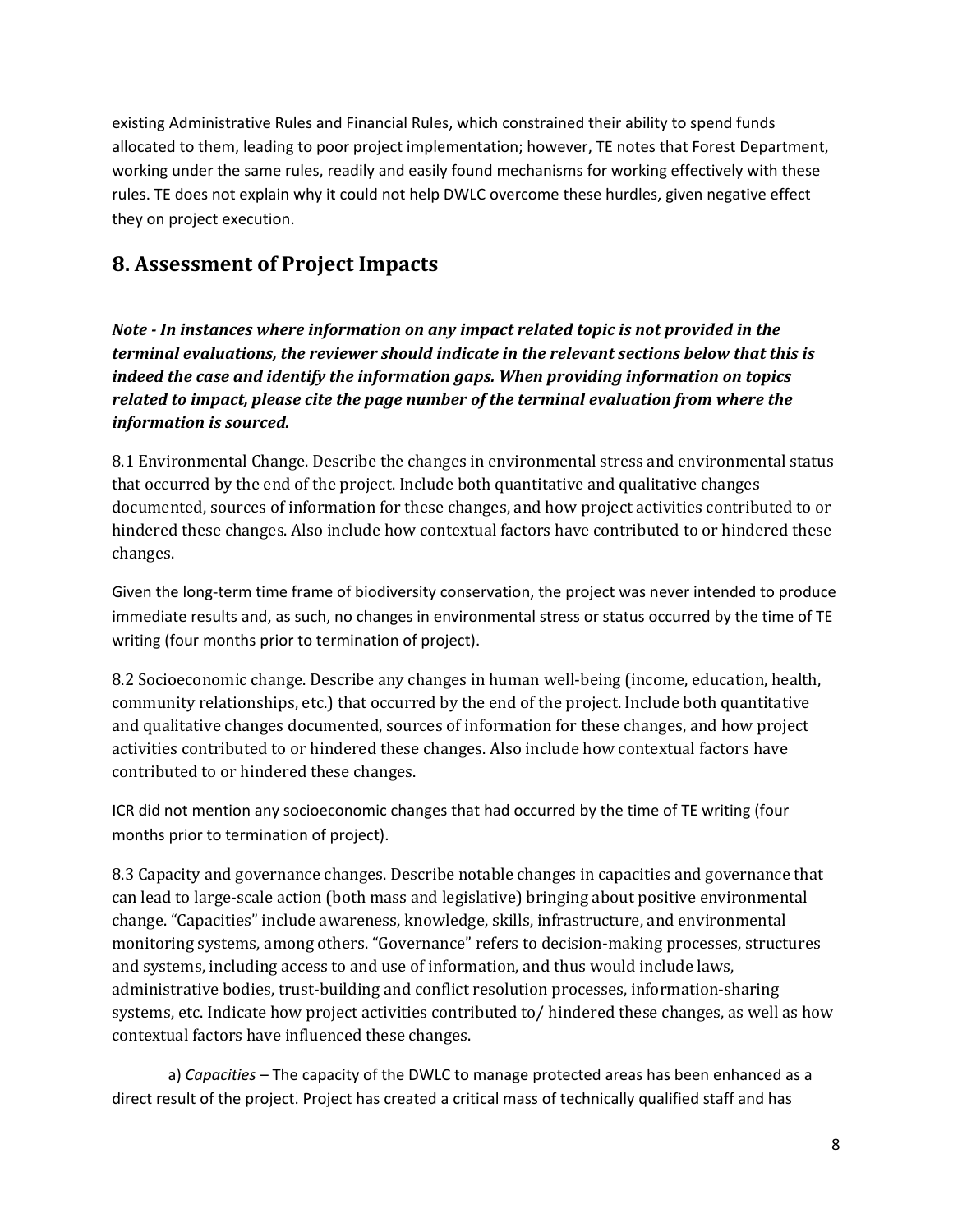provided other important inputs that should enable to DWLC to transition from a highly centralized institution that has largely concentrated only on the infrastructure development of PAs, to a decentralized one that effectively protects biodiversity while considering the needs of people living in close proximity to PAs. Furthermore, all new recruits to the DWLC now have a science education background and, in the higher levels, professional training (PIR, p 6). However, management of the PAs has not significantly improved: many of the most important problems pertaining to PA management that existed at the beginning of the project still existed near the project's end (TE, pp vii-viii). This is despite the fact that good quality ten-year management plans were produced for six clusters of PAs (cf. TE, p 9).

b) *Governance* – Project prepared the background for Sri Lanka's revised policy on Wildlife Management. Studies were initiated to understand existing legal provisions, their gaps, and the comprehensive legal provisions for better management of wildlife resources (PIR, p 13). Furthermore, a national elephant conservation and HEC mitigation strategy was produced, leading to the preparation and adoption of a national policy, as well as the creation of a Task Force to implement the policy, although the Force is not now functional (TE, p 15). Failure of project to help effect institutional change at DWLC has been mentioned earlier.

8.4 Unintended impacts. Describe any impacts not targeted by the project, whether positive or negative, affecting either ecological or social aspects. Indicate the factors that contributed to these unintended impacts occurring.

The project had no unintended impacts, according to the TE.

8.5 Adoption of GEF initiatives at scale. Identify any initiatives (e.g. technologies, approaches, financing instruments, implementing bodies, legal frameworks, information systems) that have been mainstreamed, replicated and/or scaled up by government and other stakeholders by project end. Include the extent to which this broader adoption has taken place, e.g. if plans and resources have been established but no actual adoption has taken place, or if market change and large-scale environmental benefits have begun to occur. Indicate how project activities and other contextual factors contributed to these taking place. If broader adoption has not taken place as expected, indicate which factors (both project-related and contextual) have hindered this from happening.

Training of DWLC staff is now commonplace, and new recruits now have a scientific and/or professional training background. The National Wildlife Training Centre (NWTC), in Giritale, which was built with USAID funds but had never been operationalized, has been turned into a high-quality training facility by the project. It is now staffed with competent trainers, many of whom received training abroad, mainly at the Wildlife Institute of India (WII) in Dehra Dun, thanks to the project. Furthermore, a GIS unit was established, complete with all necessary equipment, materials, and capable staff.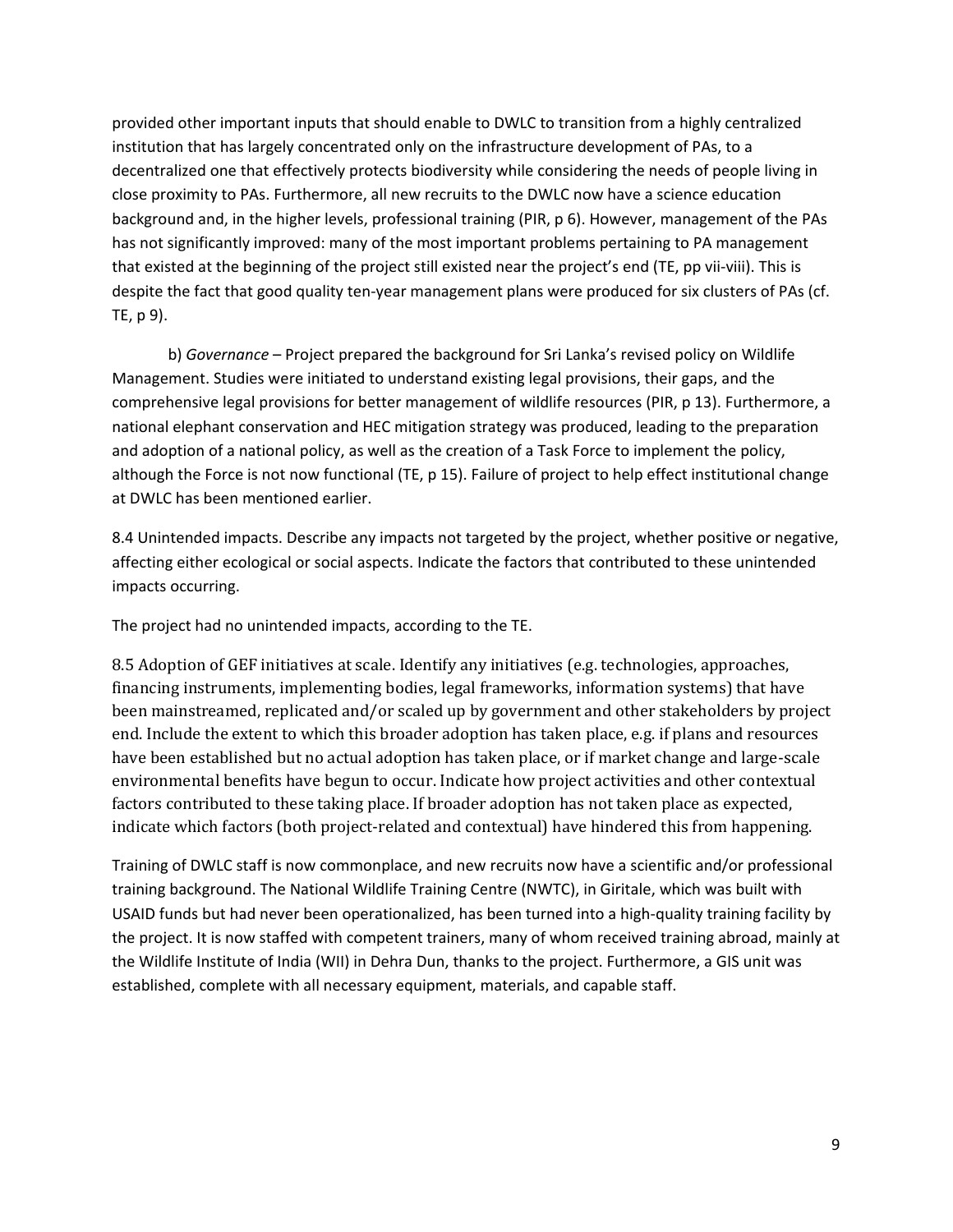### **9. Lessons and recommendations**

9.1 Briefly describe the key lessons, good practices, or approaches mentioned in the terminal evaluation report that could have application for other GEF projects.

- 1. Project objectives should be impact-oriented rather than task-oriented to ensure that project works towards having an impact, not merely undertaking project activities
- 2. To promote sustainability and to encourage a broadening of scope of work to more innovative and less conventional activities, government counterpart funds should be allocated proportionately across all project-supported activities that are to continue after project ends
- 3. Attempts should be made to have no physical separation between project staff and institutional staff (i.e., no " project office" should exist)
- 4. Sharing results of the project with donors and other interested parties is useful for follow-up assistance
- 5. There are no shortcuts for participatory project development; if a participatory approach is desired, adequate time must be allocated for it
- 6. Once a development plan is formulated with the full participation of people, immediate followup action must be taken to retain the confidence of the people
- 7. Project funds flow should be designed to ensure the sustainability of the funding so that the activities that need to be continued will not collapse after the conclusion of the external funding
- 8. To enhance integration of projects into the institutions they assist, the National Project Coordinator (NPC) should be a staff of the institution and should be paid in part by the institution and in part by the project funds
- 9. Reserve a small amount to promote media coverage on the project so as to facilitate sharing lessons learned, keeping project on track, and finally providing an additional incentive for people to strive for impact, not just achievement of project activities
- 10. Unless specialized agencies provide technical assistance, and do so in a timely fashion, there is no comparative advantage to using them
- 11. Having a CTA from the region is helpful as the experience and the culture of the person is more conducive to successful implementation of project activities

9.2 Briefly describe the recommendations given in the terminal evaluation.

- 1. Discard the institutional structure adopted by DWLC on 15 July 1999; adopt instead the institutional structure described by the CTA
- 2. Adopt mechanisms used by Forest Department to overcome obstacles presented by administrative and financial rules
- 3. Create new budget lines in DWLC budget request forms (completed by Park Directors) to correspond to PA management plan budget lines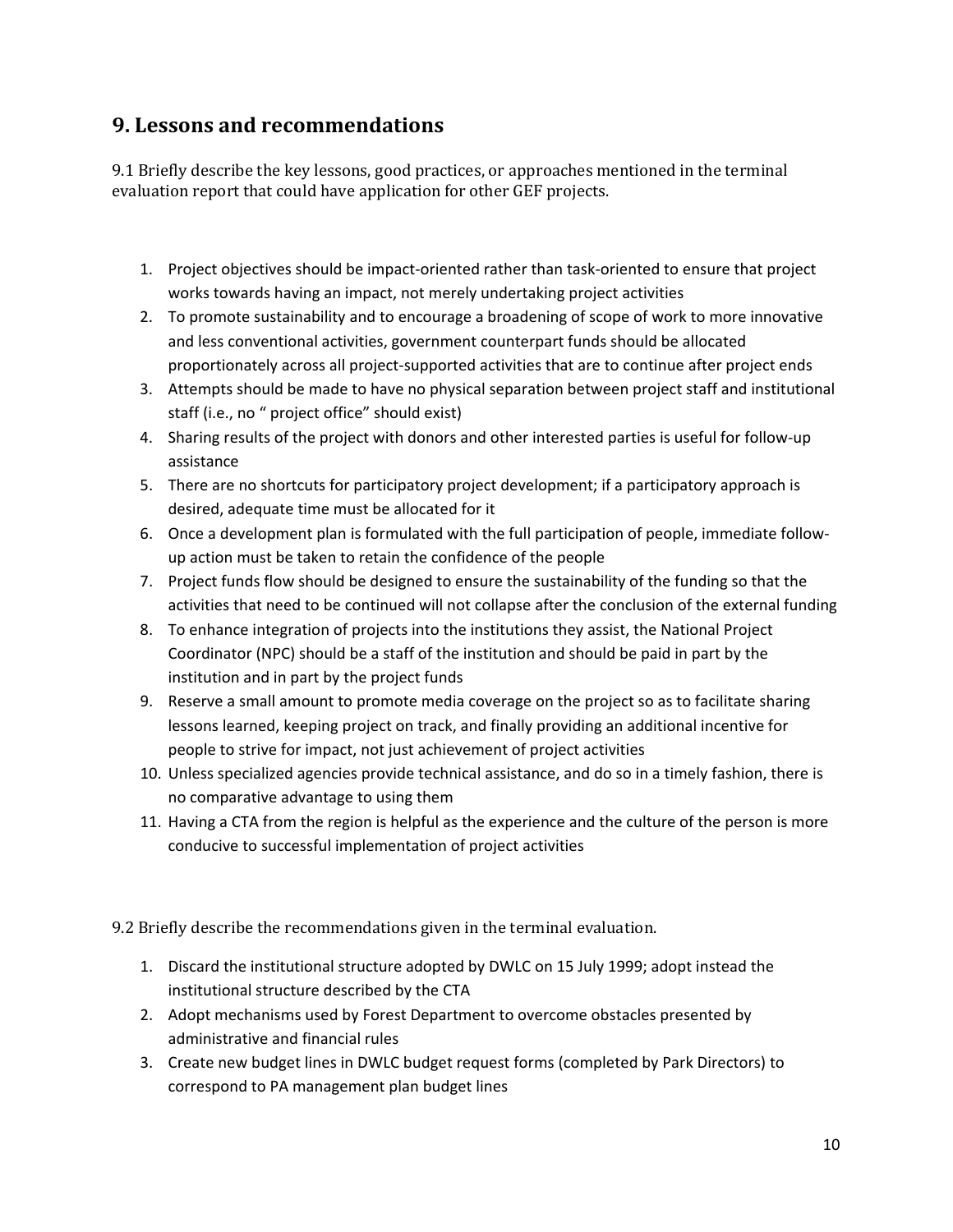- 4. Assist DWLC to prepare its budget request for next year
- 5. Immediately re-assign GEF project vehicle currently assigned to DWLC Director to a PA, immediately re-assign two of the three vehicles currently being used by GEF project office in Colombo to PAs; ensure that all project vehicles are used exclusively for project-related purposes
- 6. Immediately recruit into DWLC the two qualified and trained individuals who currently operate the GIS; place the GIS unit within the Planning Division
- 7. Request FAO to provide within three weeks its technical comments on any project outputs it has indicated it wishes to review; if said comments cannot be made available within next few weeks, FAO should desist from insisting on reviewing outputs before they are considered final products
- 8. Summarize the Executive Summary and the operational sections of each PA plan; translate these into Sinhala and distribute copies to all PAs
- 9. Establish a budget line for training in the government budget
- 10. Immediately provide donor assistance to allow for full implementation of the eco-development plan for Udawalawe
- 11. Immediately attend to the water supply problem at the NWTC
- 12. Construct electric fences where most needed using materials provided by the project